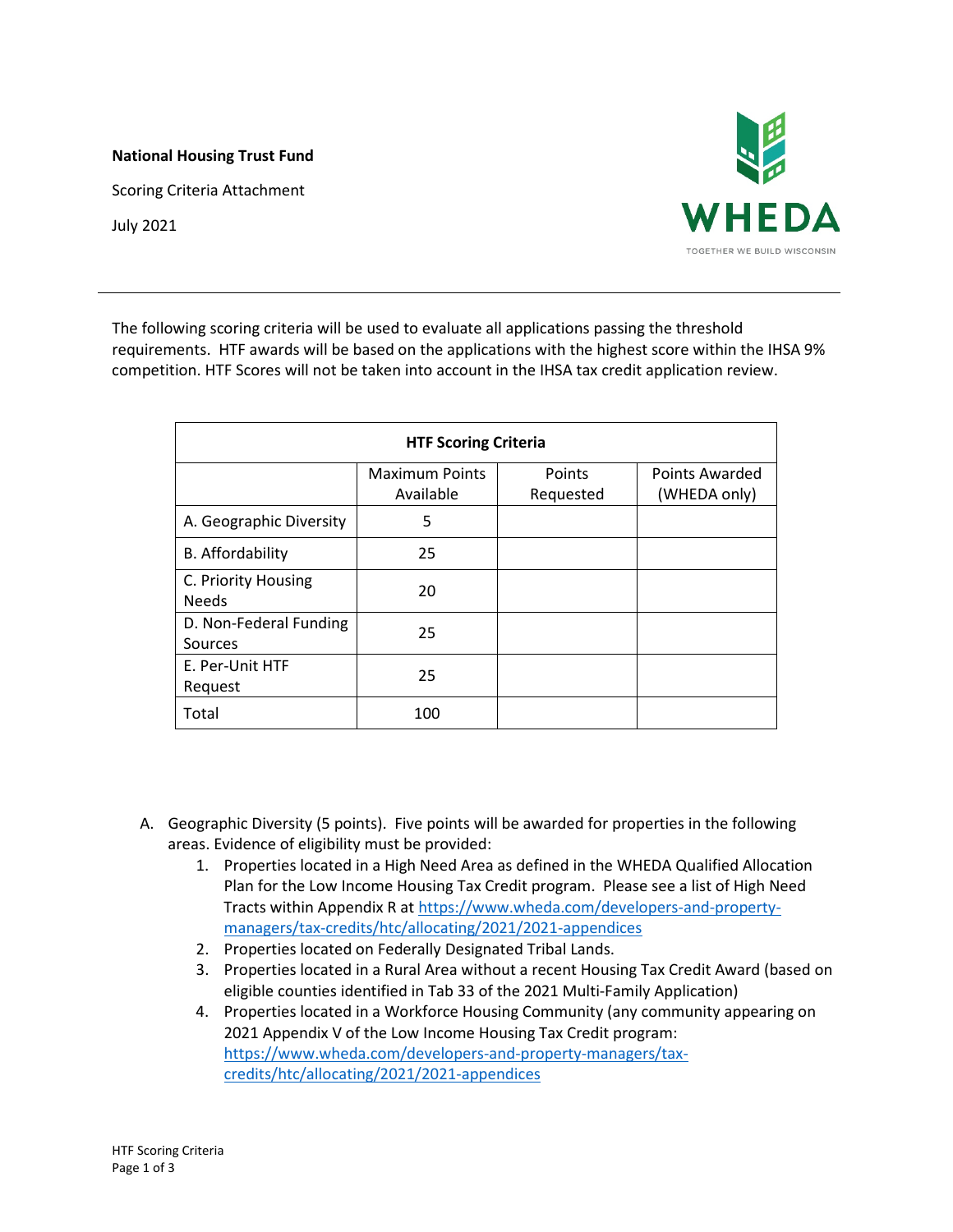| Site in High Need Area (Y/N)                        |  |
|-----------------------------------------------------|--|
| Site in a Federally Designated Tribal Land (Y/N)    |  |
| Site in a Rural Area without recent HTC Award (Y/N) |  |
| Site in a Workforce Housing Community (Y/N)         |  |

- B. Affordability (25 points). The extent to which the project has Federal, State or local projectbased rental assistance so rents are affordable to extremely low-income families.
	- 1. One point for each one percent of units that have a commitment for Section 8 or Section 515 project-based assistance, project-based vouchers, 811 vouchers, NAHASDA funding for rental assistance, or similar project-based rental assistance or operating subsidy.
	- 2. Provide copy of contracts for all rental assistance and/or operating subsidies.

| A. Total Units                                      |  |
|-----------------------------------------------------|--|
| B. Units with Committed Rental/Operating Assistance |  |
| C. Percent Assisted (B divided by A)                |  |

- C. Priority Housing Needs (20 points). The merits of the application in meeting the state's priority housing needs. Priority needs are identified as household earning at or below 30% CMI and which serve veterans, persons with disabilities and/or who are experiencing or at risk of homelessness. Applications requesting points in this category should submit a signed Appendix S if serving persons with disabilities or Appendix T if serving persons experiencing or at risk of homelessness. If serving veterans, submit a signed MOU with a Veteran-specific Service Provider which describes a referral and outreach system to connect potential Veteran residents with Veteran-Specific services and resources.
	- 1. 20 points will be awarded to properties designating a minimum of 25% of units to eligible populations:

| A. Units serving Priority Housing Needs  |  |
|------------------------------------------|--|
| B. Total Number of Units in the Property |  |
| C. Percentage (A divided by B)           |  |

- D. Non-Federal Funding Sources (25 points). The extent to which the application makes use of non-federal funding sources.
	- 1. One point for each 2% of the total development budget to be paid by non-federal funding sources
	- 2. Provide fully-executed, non-expired funding commitments for all secured funding sources.
	- 3. HTF Applications with commitments for debt and equity of less than 85% of the proposed development budget will not be eligible for and HTF award.